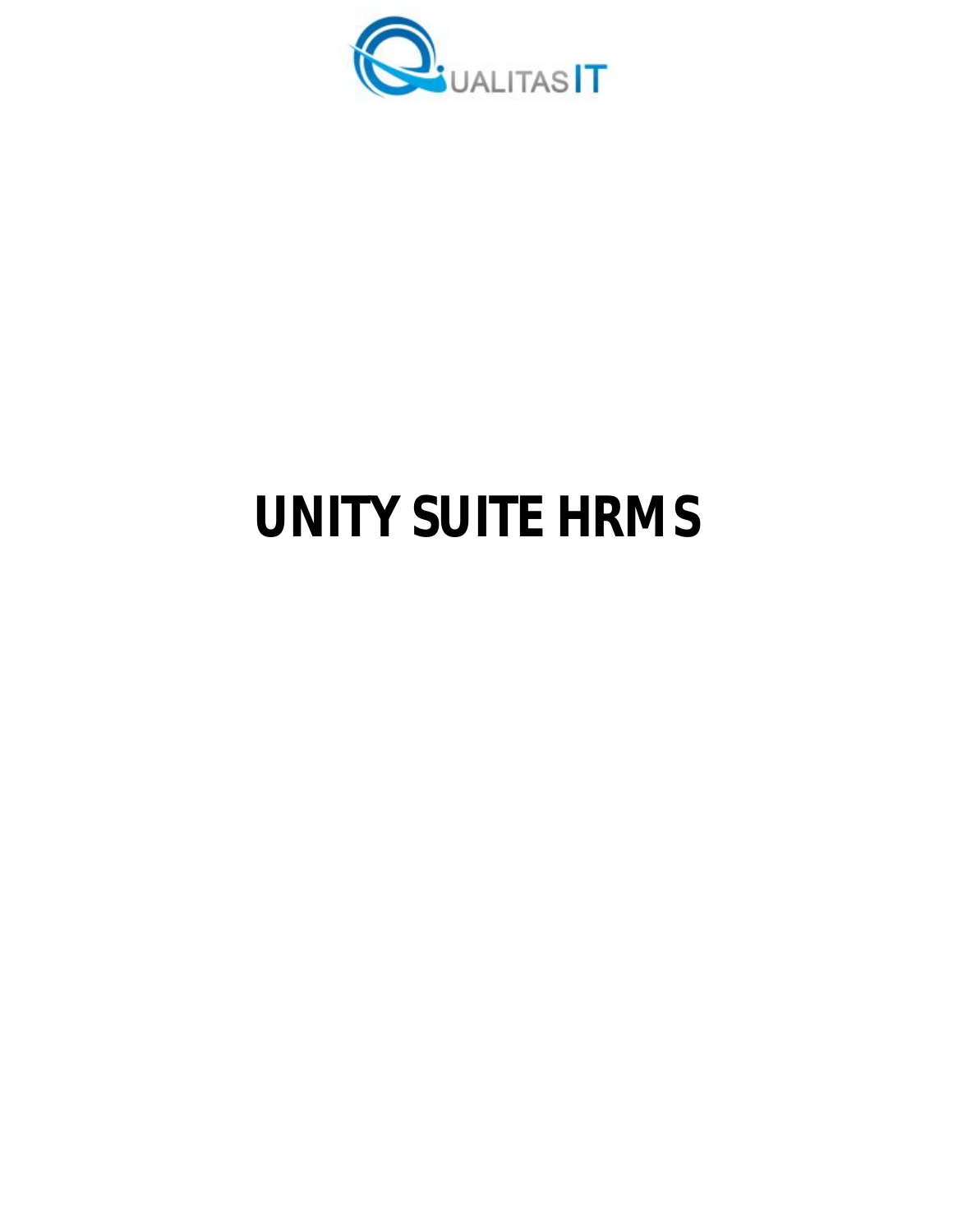

# **Overview**

UnitySuite HRMS is a cloud-based Human Resource Management System which takes care of the HR needs of companies. It's a web-based solution for end-to-end PTO tracking, Performance Appraisal, Bonus Management, Payroll management and Employee management. It is divided into 5 modules namely:

# **1. UnityHRIS:**

The Unity Suite HRIS solutions combine a robust employee database with tools for companywide communication in an easy-to-use, self-service platform. Employees can review leave balances and request time off, keep their own information up to date, find answers quickly without HR involvement, and share key information throughout the company.

# **Functions:**

- Employees can maintain Personnel data
- Employees and Company can maintain Emergency contacts
- Company and Employees can view Salary history
- **Employees can view Job titles and codes with history**
- Company and Employees can use the Document management facility to maintain their respective documents
- Employees are provided with a Bulletin board wherein they can receive instant updates
- Company, employees can use the Company calendars for holiday/vacation tracking
- Employees can view Position profiles of each employee for the whole company
- Integration with Microsoft Outlook / Apple iCal / Google Calendar

# **Benefits of using UnityHRIS:**

#### **Communication:**

Your company's home page acts as a communications hub for all employees, allowing you to broadcast news and events or reach out to individuals with personal messages and task assignments. Employees can also access a local bulletin board, calendars and a document library as needed.

#### **Centralized information:**

Retain all important data in one employee database and ensure that all employee management information is current through self-service updates for leave requests, emergency contacts and documents. The Unity Suite can be customized to the specific data fields critical to your business or industry.

#### **Organized information:**

Easily retrieve PTO (Paid Time Off) tracking, position and employee management information any time you need it, through standard reports or your own custom reporting. Assign tasks and timeframes through the system to ensure clear progress tracking and completion.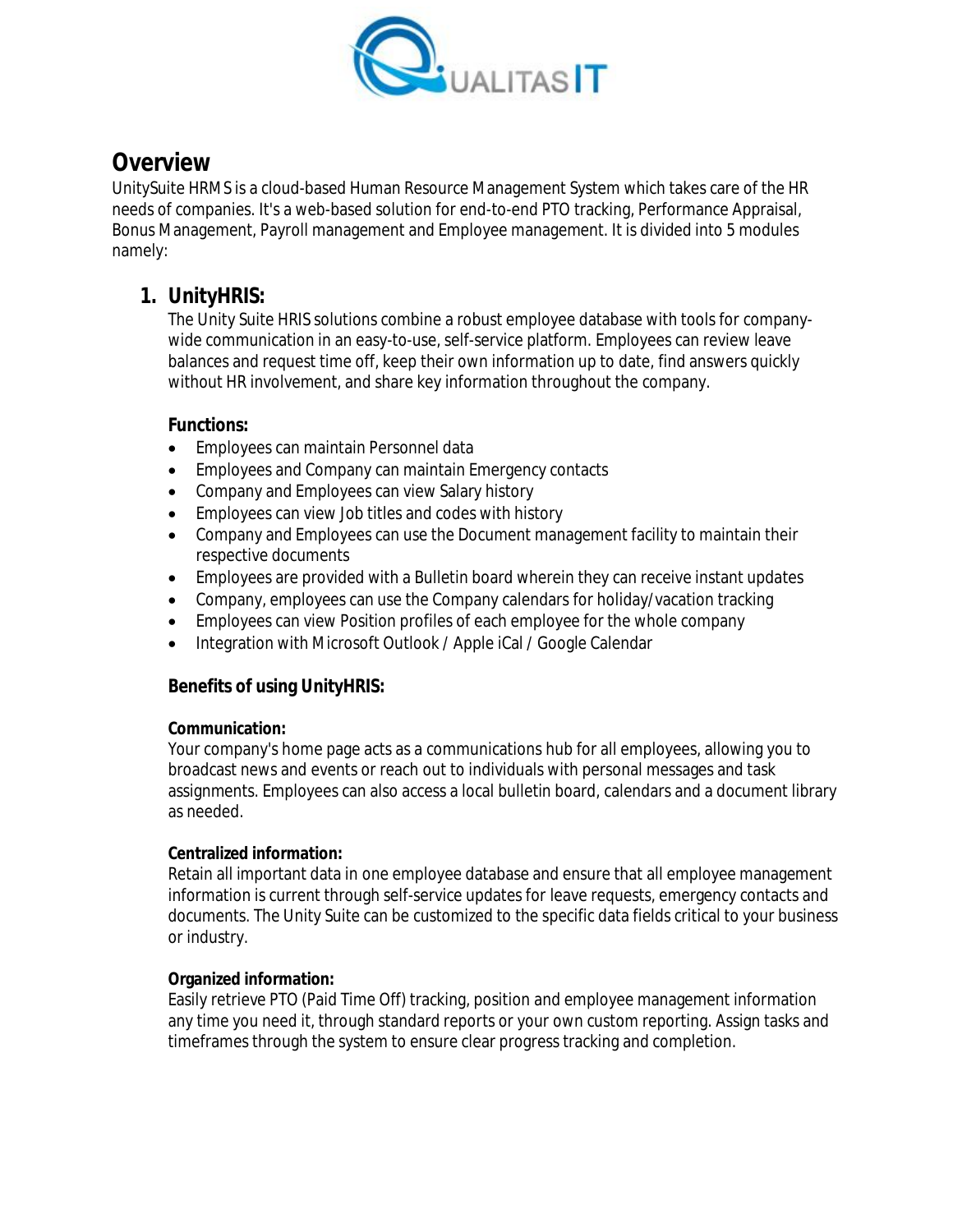

# **2. TimeOut:**

TimeOut is basically a Paid Time Off tracking and Employee Leave Management system which can be used throughout the organization with web-based, fully configurable absence management process. TimeOut PTO tracking automates processes and eliminates errors - from requesting, approving and tracking time out of the office to automatically updating accruals.

## **Functions:**

- Leave policies and business rules to match your organization
- Automated accrual, grant and balance calculation
- Self-service request and approval
- Fmail notifications
- Filterable calendars showing who is out
- Timesheet module add-on for seamless
- Time & Attendance

# **Benefits of using TimeOut:**

## **Flexibility**

- Company can set up unlimited vacation policies and local holidays
- Company can grant access and authorization to specific users
- Company can incorporate policy-specific rules, such as maximum vacation accruals, carryover allowances and overrides
- Admin can configure detailed reporting based on your preferences
- Company can provide multiple language options for global users
- Company can incorporate optional web-based timekeeping that integrates directly with your payroll system
- Company can add time tracking functionality to monitor employee time and billing against individual projects, to support staffing and budgeting initiatives

#### **Self-Service facility**

- Employees and managers can view current or future balances, request time out, review decisions and more with little or no training
- Ensure immediate email notifications of requests and decisions
- Real-time updates to all major calendar platforms prevent scheduling conflicts
- Mobile interface allows on-the-go requests and approvals

#### **Accurate information**

- Automatic vacation accruals, grants and employee balance calculations allow accurate forecasting, leave and FMLA tracking, and vacation payouts
- Policy changes, promotions and position changes immediately update while maintaining proper accrual history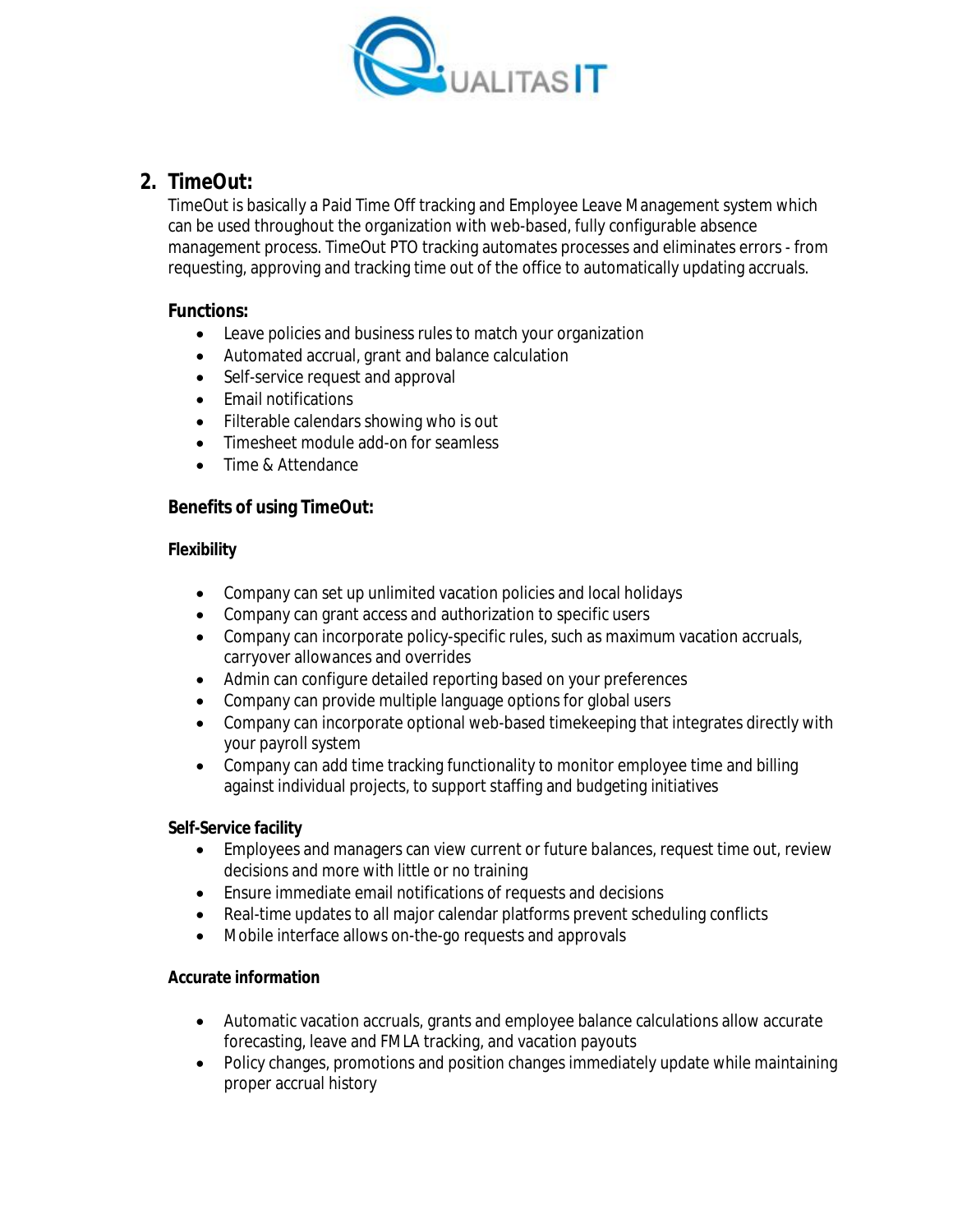

• Regular reporting identifies use of specific day types and balances, while custom reports support payroll, compliance and other needs

#### **Easy Transition**

- TimeOut integrates with any Payroll or HRIS system
- UnitySuite handles all implementation and customization, including creating and testing initial files, as well as ongoing updates and backups
- In-person training and ongoing support ensures that you can update policies, add employees and navigate the system easily
- TimeOut software can be hosted by CWS or your own servers

# **3. P.A. Plus:**

P.A. Plus which stands for Performance Appraisal Plus automates performance appraisal processes from setting goals and development plans through monitoring and tracking performance. P.A.Plus simplifies every aspect of talent management, assisting managers in including comments throughout the year, creating reports and conducting more productive employee reviews. By moving from a cumbersome spreadsheet-based system to a social network-styled platform, you can enhance employee involvement and engagement throughout the organization.

## **Functions:**

- Goal and objective setting
- Ongoing performance communication, ad-hoc notes, peer recognition and social contribution
- Create your appraisal system with pre-defined and custom formulas
- Custom forms routing for multi-level ratings
- Supports 360-degree feedback
- Enhances employee engagement

# **Benefits of using P.A. Plus:**

#### **Customized Forms and Routing:**

- Automate performance appraisal and 3600 feedback forms, as well as forms unique to your organization
- Set up automated routing to ensure that reviews move efficiently through the organization

#### **Goal and Objective Setting**

- Create employee, departmental and company-wide goals or objectives
- Track progress throughout the year
- Automatically link goals and comments back to review forms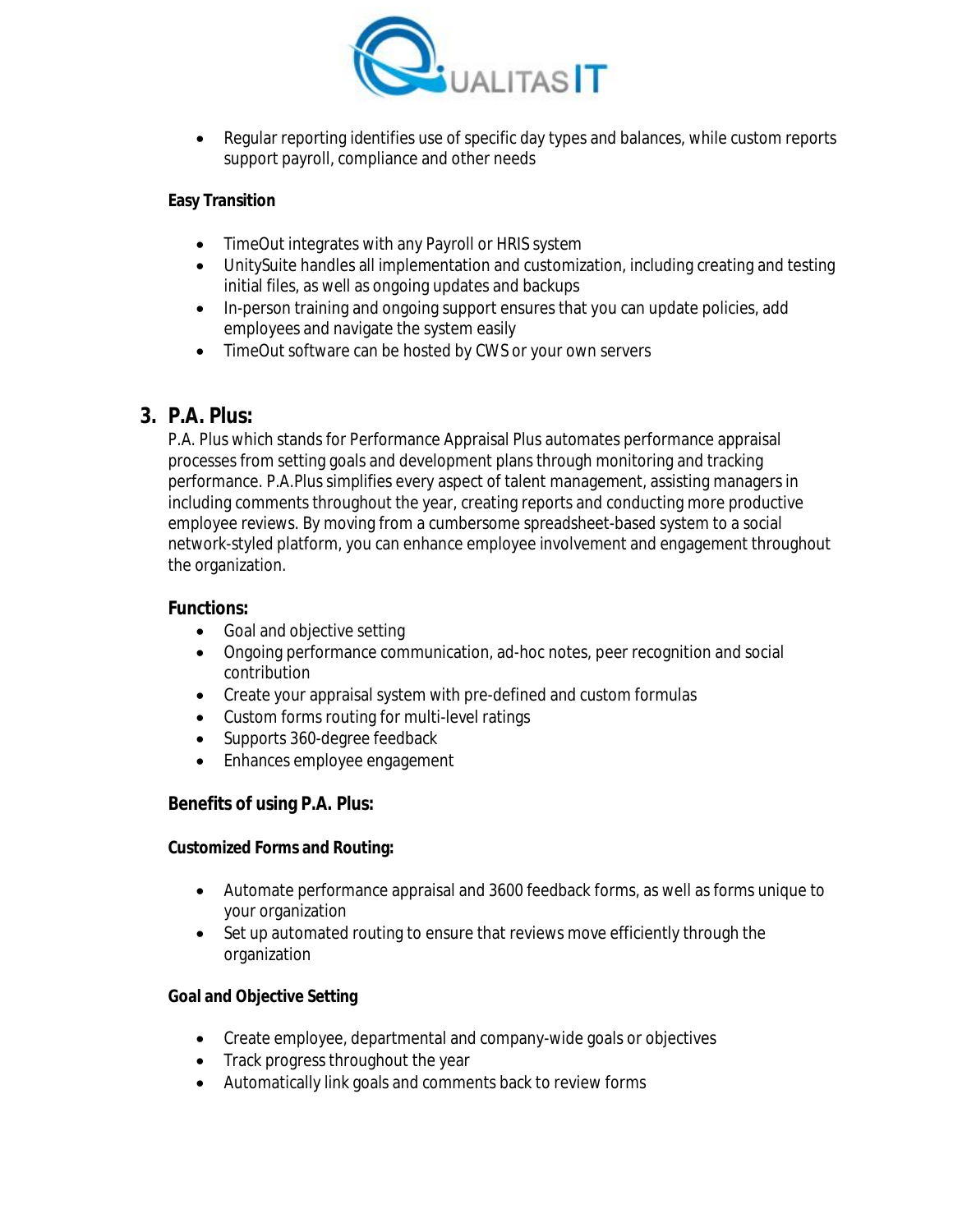

#### **Ongoing Feedback**

- Managers can review employee progress, enter notes or attach relevant documents at any time, for more meaningful insight at employee reviews
- Self-service functionality allows anyone in the organization to provide ongoing feedback for an employee
- Comments can be linked to appropriate goals or tracked to enhance managers' views of an employee's engagement
- Year-round communication and transparency ensures there are no surprises at review time

#### **Comprehensive Reporting and Archive**

- Administrators can track completion of reviews or any other assigned tasks in real time
- Custom reports are configured based on your forms for more meaningful insights
- All completed reviews are archived and placed in employee document folders
- Employees and managers can access complete records of past performance

#### **Data Integration**

- Interfaces with all payroll and HRIS systems
- Quickly aggregate and update information from any source

# **4. TalentComp:**

TalentComp or Compensation Management module bring order and efficiency to salary administration processes. TalentComp compensation management makes it easy to route, approve and distribute increases and bonuses, process company-wide salary changes, and manage all other types of compensation.

#### **Functions:**

- Merit, bonus, stock, lump sum and promotion management
- Budget configuration support
- Guidelines and business rules configured to your specifications
- Compa-ratio and range penetration calculations
- Multicurrency and multilingual
- Compensation Types Managed
	- o Merit Increases
	- o Bonuses
	- o Stock Options
	- o Promotions
	- o Lump Sum Payouts